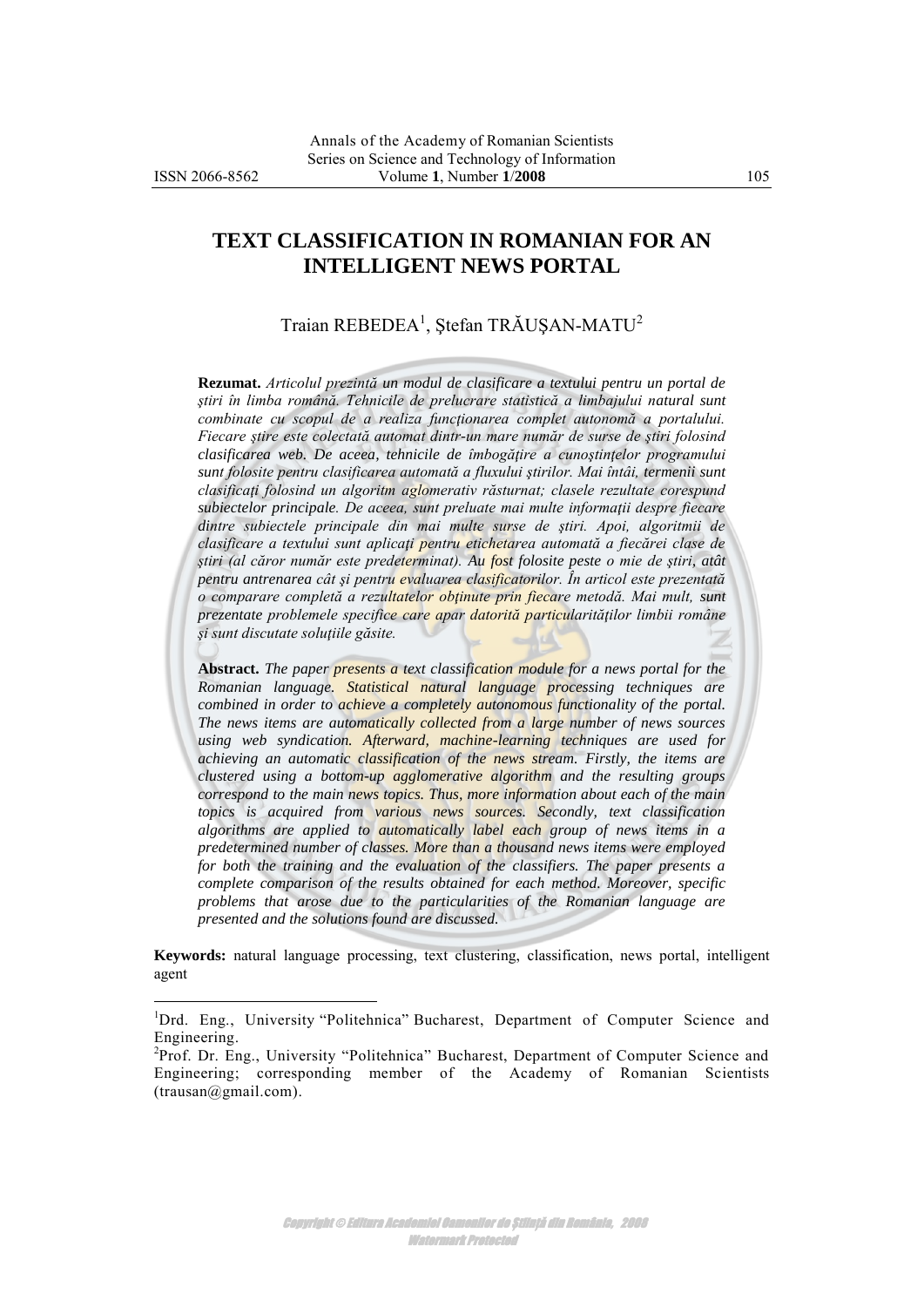#### **1. Introduction**

The latest studies show that the number of users of the World Wide Web has doubled in the last five years, exceeding today one billion [1]. Meanwhile, the number of web domains has tripled to almost 100 million in the same period, from which more than half are active [2]. Due to these conditions, both the demand and the production of information have continuously increased. Thus, the volume of online information has reached an impressive quantity, as shown by the reports of the biggest search engine players [3] on the market: over 20 billion web items are indexed for search. Even powerful search engines like Google, that beneficiates from the help of the PageRank algorithm developed by Brin and Page [4], provide answers that can contain a great quantity of useless information.

Another important problem on the Web is informational redundancy, because a large part of the information can be found in different sources, with slight or even no variations. However, this redundancy can sometimes be used for the benefit of the user, as computer programs can be built in order to exploit it. In the last decade, the most important news sources worldwide have adopted web syndication as a novel means of providing their news items to their readers, as well as to other web sites or applications that are willing to use them. XML-based formats were designed so that computer programs called feed readers or aggregators can easily use the syndicated content. Aggregators are useful as they automate the process of periodically collecting news feeds and presenting them to the user in an easy to **follow manner.** Still they do not solve the two essential problems: processing a large quantity of information and news redundancy.

The paper continues with a section introducing the idea of intelligent news processing and its main concepts. The third section covers the most important techniques used for text clustering and classification. The next section contains the description of a news portal for the Romanian language that uses intelligent processing. The paper ends with conclusions and references.

### **2. Intelligent News Processing**

When dealing with large volumes of data, it is important to find a method to determine the importance of the processed data. This is also valid for news headlines, especially when dealing with news collected from different sources. In this case, manually assigning an importance to each piece of news can be a difficult and a time consuming effort. In an initial phase of the news feeds' processing, online web portals were developed using the number of views for each news headline as the main criteria for determining the importance of each piece of news. In the last period of time, a number of researchers as well as companies world-wide, have undertaken the task of intelligently processing news feeds. There are two main reasons for calling these methods intelligent.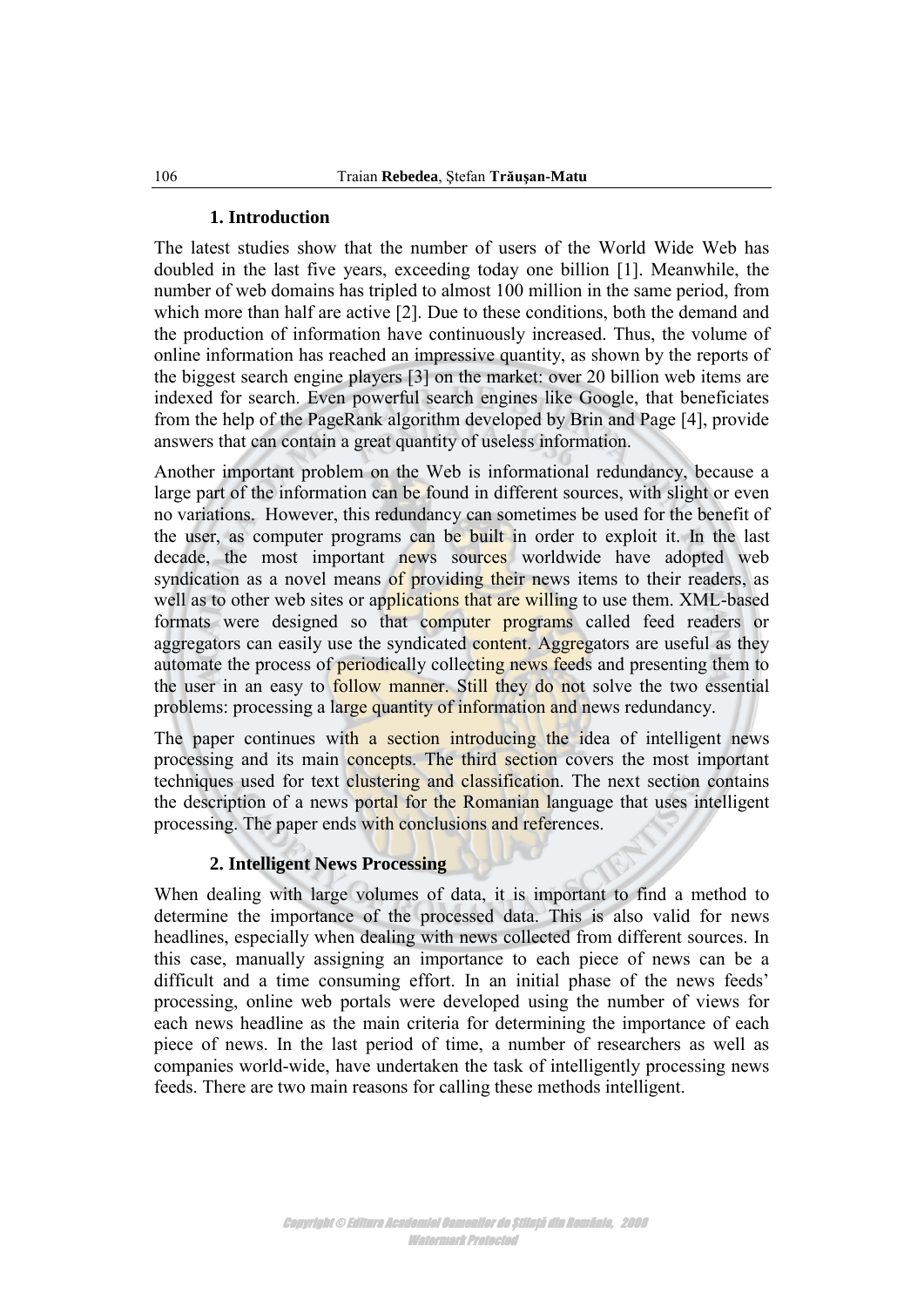Firstly, and the most relevant, this technique automatically determines the main headlines for some period of time (e.g. a day) and offers a classification of these subjects by taking into account the number of different news headlines that compose each subject. In this case, the process of determining the importance of a subject does not use the subjective opinion of the users, but the objective one of the news providers. Secondly, this methodology of processing news items uses various techniques, including natural language processing, information retrieval and machine learning.

The news taken from various feeds can be processed in two different manners: The first one is news clustering, that means determining the most important subjects. The second manner is news classification, which assigns each piece of news into one of a number of predetermined news categories. In addition, some of the papers in the field of data extraction from news [5, 6] propose a more detailed processing, emphasizing specific named entities recognition – such as persons, countries, organizations and companies' names – and using this knowledge for the grouping and classification of news. Certainly, there is a multitude of approaches in the field of intelligent news processing but, however, most of them are still in the research stage. Labels (very significant key-word or group of key-words) assigning to every group of news resulted from the grouping is an interesting proposal. Thus, the user may follow more easily the list of subjects connected to a certain label. The central issue of this approach is the quality of the labelling, as no algorithms have been discovered which are able to provide satisfying results [6]. A new method is offered by the NewsJunkie system [7], which proposes the determination of information novelty for a piece of news. Thus, in the case of a flow of news on a common topic, recounted over a longer period of time, the system should find the truly new information and should filter the articles recounting events that have already been presented. A similar idea is proposed by Ranking a Stream of News [8].

### **3. Text Clustering and Classification Techniques**

This section contains an overview of the clustering and classification methods and how they are used in natural language processing. Any piece of news can be seen as an array, where each element represents the frequency of a term in the text associated with the news, the headline and the description fetched using web syndication. In this manner, each piece of news is defined as a vector in a very large vector space. Each vector has as dimension the number of different terms in the bag of texts that are processed. Alternatives to this representation would be to use Boolean (0/1) variables for each dimension or the TF-IDF weight [9, p. 56- 57]. Both clustering and classification algorithms need a measure to compute the similarity between two items, in this case text documents. The characteristics space used to represent documents has as many dimensions as the number of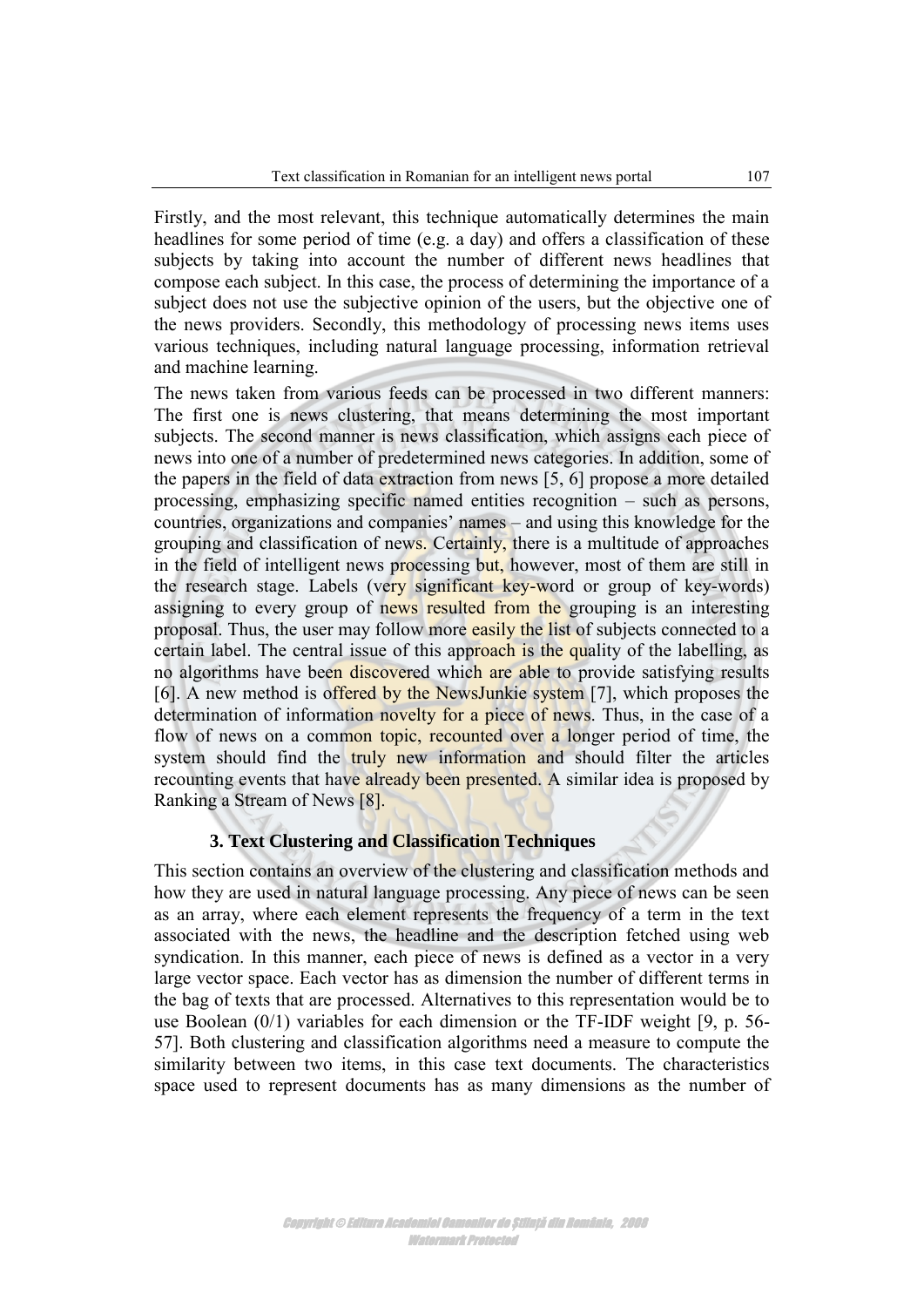distinct terms in all the documents. Although any metric distance can be converted into a similarity measure, this technique does not offer good results for text, due to the curse of dimensionality [10]. Other measures are used for computing similarity between text documents [11] and one of the most used is the cosine of the angle formed by the two vectors that correspond to the documents that are compared.

Clustering algorithms can be divided using a wide range of criteria [11]. A first classification is considering the process of forming the groups, either top-down (divisive) or bottom-up (agglomerative). Top-down processing starts with all the data considered in a single group, which is then refined into subgroups. Agglomerative algorithms consider each element as a separate group, which are then merged to form larger ones. In relation to the result of the clustering process, the algorithms can be hierarchical or flat. Hierarchical clustering is implemented using greedy algorithms that construct the resulting tree either top-down or bottom-up. Divisive techniques always choose the least coherent cluster to be split at each step while agglomerative clustering unifies the clusters that are most similar. These algorithms may use three distinct methods to compute the similarity between two groups in order to find the most similar ones. The single link clustering computes the similarity of two groups as the similarity between the most similar items in each group. This technique corresponds to an algorithm of finding the minimum spanning tree for the set of points that define the items that need to be grouped. The complete link method uses the similarity between the two least similar elements from each group and produces better results than the single link as it uses the global quality of a group, not the local one. Single link clustering produces elongated clusters but it has a better time complexity than the complete link method. Average-link clustering has the performances of complete link and the complexity of single link and it defines the similarity of the groups as the average similarity between all the elements in each group.

Text documents classification [9, pp. 124-169] is one of the applications of classifiers in natural language processing and it is used for a wide number of purposes varying from news and e-mail categorization to automatic classification of large text documents. The most relevant aspects of text classification is that text is unstructured and the number of features is very high, greater than a thousand, unlike database mining where features ale usually less than a hundred. Nearest neighbour (NN) classifiers [9, pp. 133-138] are based on the idea that similar documents should be in the same class. The training phase is very simple and it consists of an indexing of the training data for each category, therefore it is very fast. For classifying a new item, the most similar *k* indexed documents are determined. The item is assigned to the class that has the most documents from the ones selected above. An improved variant of the this classifier uses a score for each class, defined as the sum of all the documents from that class that are in the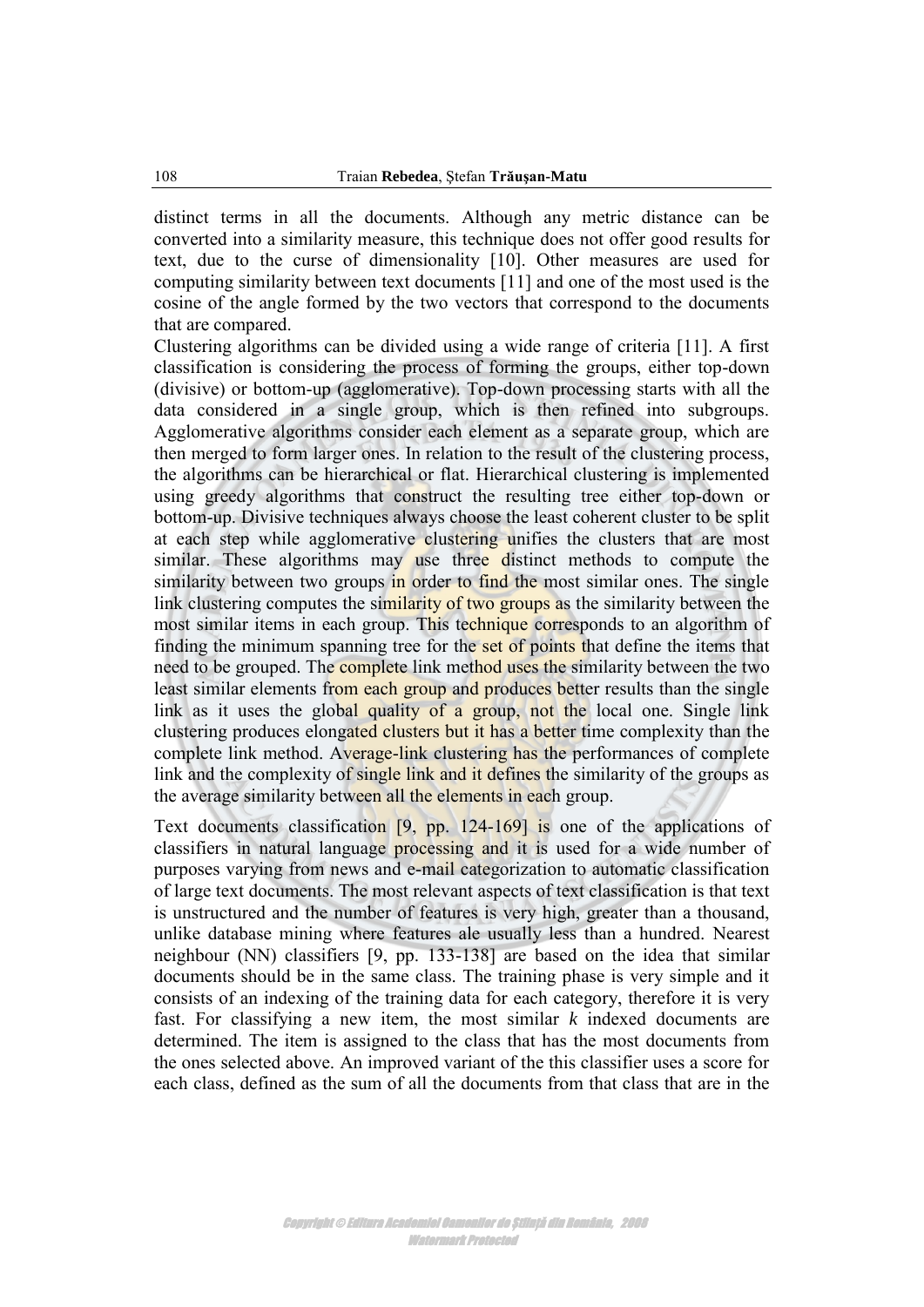most similar *k* ones. The document will then be assigned to the category that has the greatest score. For improving the accuracy even more, offsets for each class can be used – these are added to the score. Training the classifier to find the best values for *k* and the offsets for each category can transform it into a powerful tool, that offers "an accuracy that is comparable to that of the best text classifiers" [9, p. 135].

#### **4. Intelligent News Classification in Romanian**

Combining the facilities offered by technologies like web syndication with the advantages provided by text mining techniques allows the creation of a news portal, which is able to function with a minimum of human intervention. It is intended to offer a viable alternative for traditional news portals based on its advantages like the autonomy towards an administrator as well as the methodology used to present the news based on the importance of the headline.

## **4.1. Text Processing and Clustering**

The news feeds need to be **processed** before applying the clustering and classification techniques. Because the Romanian language uses diacritical marks (special characters) that are not used by all the news sources, these need to be eliminated, regardless the encoding scheme used by the provider. HTML tags and entities and stop words are also eliminated from the text. The resulting text is tokenized and each term is stemmed using a special Romanian stemmer created especially in order to reduce the number of words. Implementing a suffix elimination algorithm for the Romanian language is extremely difficult because the rules for declination are very complicated and they affect the inner structure of the words, not only the trailing part. For example, the rules for eliminating the plural of the nouns are very numerous and affect words that are not in the plural form. The same applies for some important groups of verbs. Each suffix stripping rule defined by the algorithm can bring disadvantages, therefore our system uses only a small set of solid rules. These rules reduce the number of terms with 20- 25%, depending on the number of processed news articles.

After the initial processing phase presented above, the characteristic vector for each piece of news is extracted. Because the features' space is very large and an item contains only a few terms, the vectors are very sparse, therefore a set ordered by these terms is a useful representation.

The clustering algorithm uses a hierarchical bottom-up strategy, with hard assignment and average-link used for computing inter-cluster similarity. It does not generate the entire tree, as the grouping process ends when two clusters similar enough can not be found. At each step, two clusters are merged if their similarity is greater than a threshold. Actually, the algorithm uses two different thresholds, a higher value for creating a first set of clusters that contain very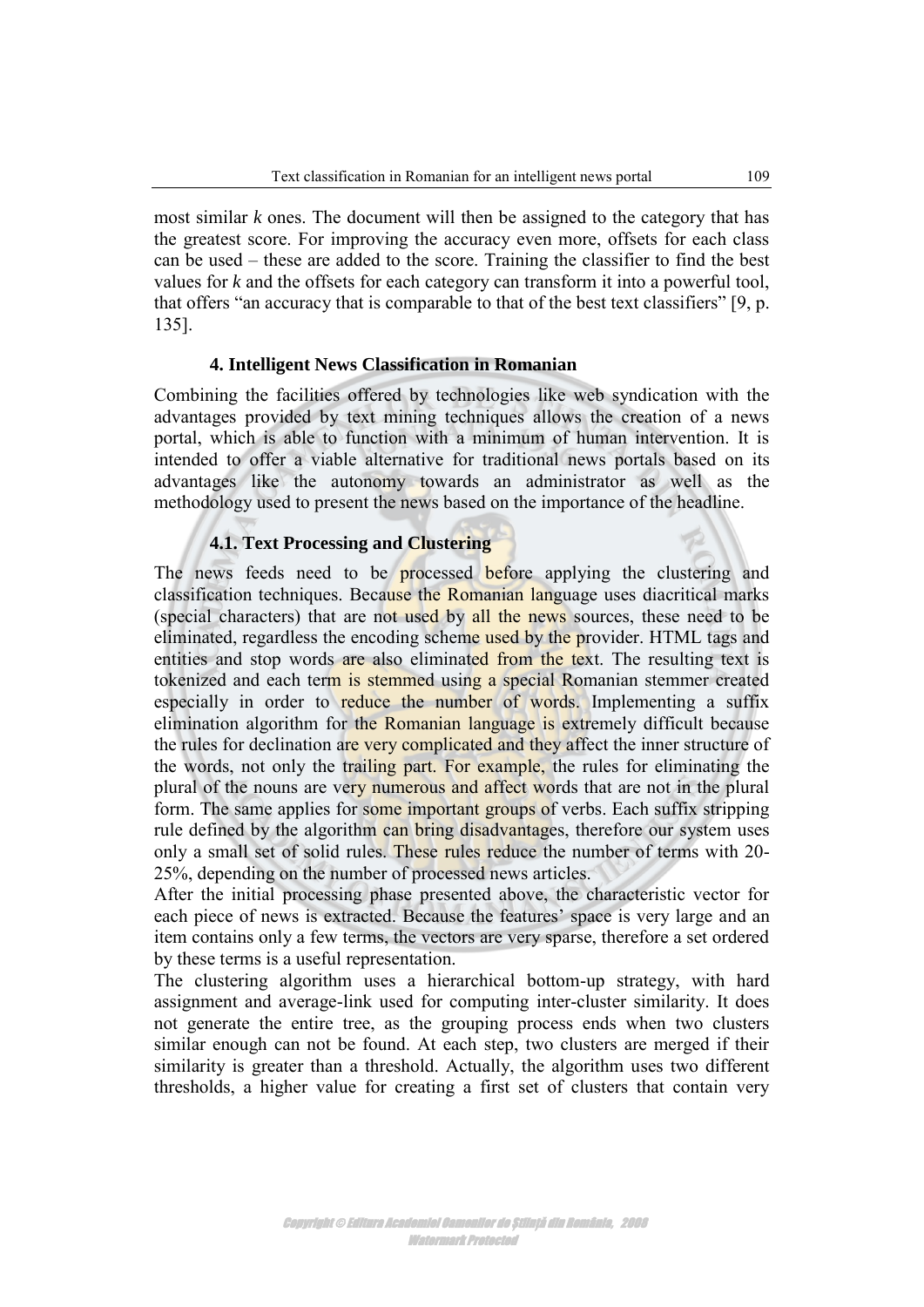similar items, and a lower one. The upper threshold avoids merging news items that have a slightly similar subject, because it will ensure that the clusters formed in this first phase cover only one subject. In order to increase the processing time while using the memory efficiently, a buffer is used for memorizing the similarities between the clusters.

### **4.2. The Classification of the News Clusters**

Determining the hottest subjects improves the quality of the information that is presented to the users, but some of them are only willing to read the news concerning a particular topic of interest. In order to achieve this demand, a classification of the news clusters has been implemented. The categorization of news clusters has the main advantage that a cluster holds more features' information and, therefore, is more probable to be correctly classified than a single piece of news. The categories that have been used are Romania, Politics, Economy, Culture, International, Sports, High-Tech and High Life. These classes have been chosen in order to overlap as little as possible and to have training data provided by news sources via specialized feeds for each category. A number of different nearest neighbour classifiers were compared using the cross-validation technique. The results are presented in the next section. Three variations of NN were used: the first one is simple k-NN, while the second one considers k-NN classifiers with a score for each category computed by summing the similarities of each of the *k* documents that are in the same class.

The third method is not exactly a NN as it uses a slightly different approach. Instead of determining the similarity between the document that needs to be classified and its nearest neighbours, this algorithm computes the similarity between the document and the centroid of each category, choosing the one that it is most similar to. For this reason, the method is called nearest centre (NC) or centre-based NN and it works very well when the objects from a category are evenly distributed around its centroid. Unlike the classical NN classifiers, this method needs a simple training phase that computes the features' vector of each category by summing the vectors of each element part of that category from the training set. This operation has linear complexity on the dimension of the training data, but as the vector of a class becomes bigger, the time needed to sum two vectors increases considerably. Losing some time for training comes with saving time on the classification phase, because the complexity drops from *O(dimension of the training set)* to *O(number of classes)*. Using cross-validation, the training set was divided into two subsets: two thirds of the training sets were used for the training phase and the last third was used for the classification. The number of elements in each subset, for each category, can be found in *table 1*. The number of articles is not very high and unequally distributed, as there is a difference in size between the category with the least articles in the training set and the one with the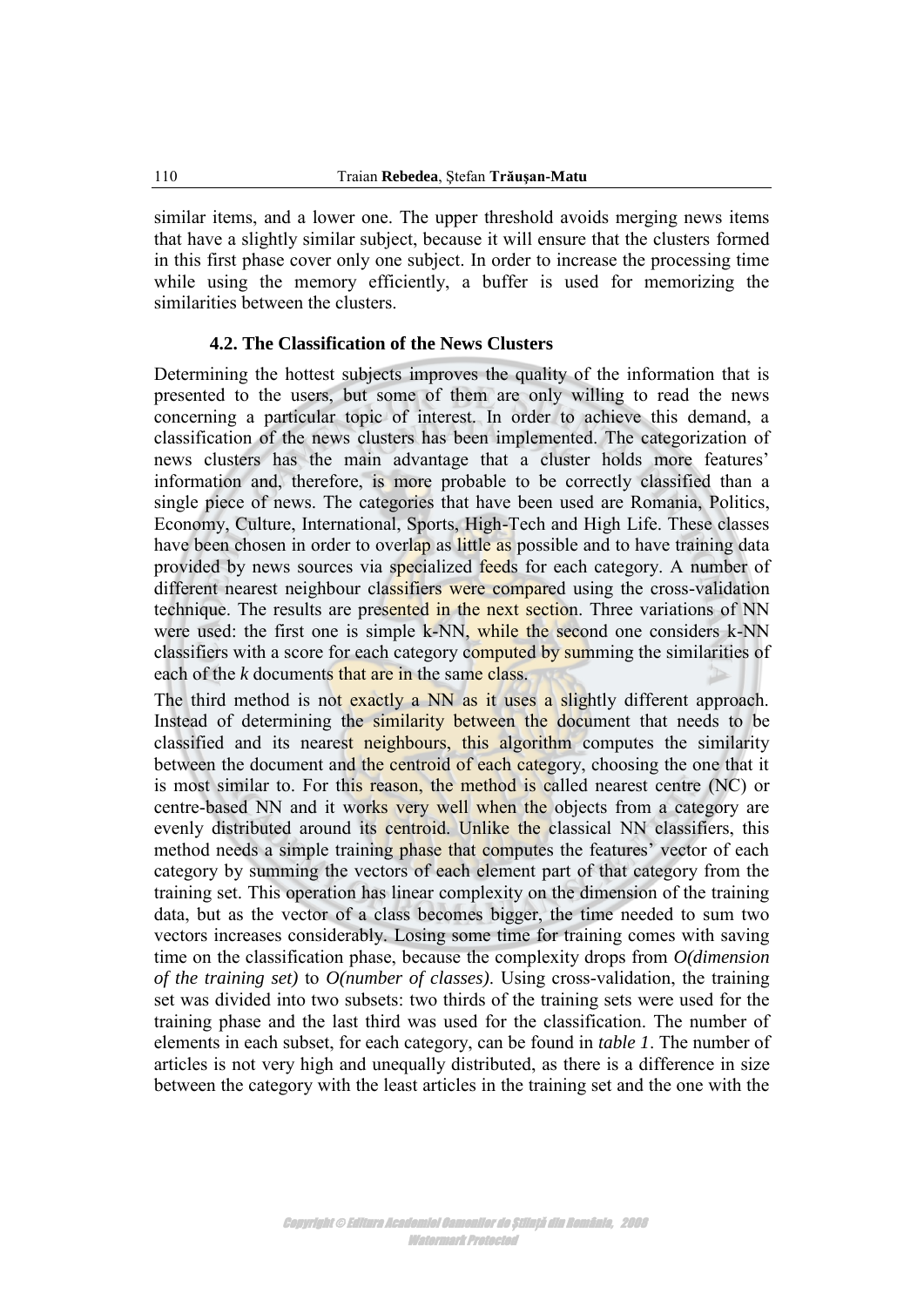most articles. These have affected the training process and, therefore, the performance of the classifiers. The presented parameters will improve when the training corpus will grow. Using the data mentioned above, the following classifiers were tested: one of the nearest centre type (NC), one of the NN type and two of the k-NN type (for  $k = 3$  and  $k = 5$ ). The tested parameters were: the accuracy of the classifier (defined as the number of correctly classified articles over the total number of news), duration of training and duration of classification. In addition, for each classifier the confusion matrix was generated, however, they will not be presented in this paper.

*Table 1* 



| Category      | Dimension of the training | Dimension of the validation data |  |  |  |
|---------------|---------------------------|----------------------------------|--|--|--|
|               | data set                  | set                              |  |  |  |
| Romania       | 640                       | 325                              |  |  |  |
| Politics      | 313                       | 157                              |  |  |  |
| Economy       | 182                       | 92                               |  |  |  |
| Culture       | 88                        | 45                               |  |  |  |
| International | 481                       | 241                              |  |  |  |
| Sport         | 316                       | 158                              |  |  |  |
| High-Tech     | 76                        | 38                               |  |  |  |
| High Life     | 84                        | 43                               |  |  |  |
| Total         | 2180                      | 1099                             |  |  |  |

The best accuracy is offered by the *nearest centre* algorithm *(NC)* which outclasses with a small margin the NN and 3-NN algorithms (2%-6%), using the sum of the similarity of the nearest neighbours for each category. Although the NC algorithm needs a more time-consuming training phase, it compensates this with its classification speed – being a few times faster than the NN algorithms. The NC classifier, using cosine similarity, was the best one to employ both from the point of view of accuracy, as well as of duration of classification. In *table 2*, the confusion matrix for this classifier is presented – the precision and recall for each category, as well as globally. Finally, the accuracy of the classifier and the F1 parameter, the harmonic mean of precision and recall, are presented: Average recall = 0.59, Average precision =  $0.62$ , Accuracy = 0.64, F1 = 0.61.

*Table 2* 

**Results of the validation phase for the Nearest Centre classifier, using cosines similarity.** 

|            | Rom  | Pol      | Eco              | Cul      | Int      | Spo            | Teh            | HL       | Tot | Prec |
|------------|------|----------|------------------|----------|----------|----------------|----------------|----------|-----|------|
| Rom        | 177  | 28       | 32               | 11       | 37       | 12             | 10             | 18       | 325 | 0.54 |
| Pol        | 15   | 117      | 10               | $\theta$ | 12       | 2              |                | $\theta$ | 157 | 0.75 |
| Eco        | 16   | 2        | 57               | 2        | 10       |                | $\overline{c}$ |          | 92  | 0.63 |
| Cul        | 11   |          | $\boldsymbol{0}$ | 21       | 3        | 3              | $\overline{c}$ |          | 45  | 0.48 |
| Int        | 37   | 12       | 16               | 4        | 162      | 3              | 3              | 4        | 241 | 0.67 |
| Spo        | 5    | 3        | 7                | 4        |          | 128            |                | 3        | 158 | 0.81 |
| The        |      | $\theta$ | 9                |          | $\theta$ | $\overline{0}$ | 27             | $\theta$ | 38  | 0.71 |
| HL         | 6    | $\theta$ | 5                | 10       | 4        | $\theta$       | $\overline{c}$ | 16       | 43  | 0.37 |
| <b>Tot</b> | 268  | 163      | 136              | 53       | 235      | 149            | 48             | 45       |     |      |
| Rec        | 0.66 | 0.71     | 0.42             | 0.40     | 0.69     | 0.86           | 0.56           | 0.36     |     |      |